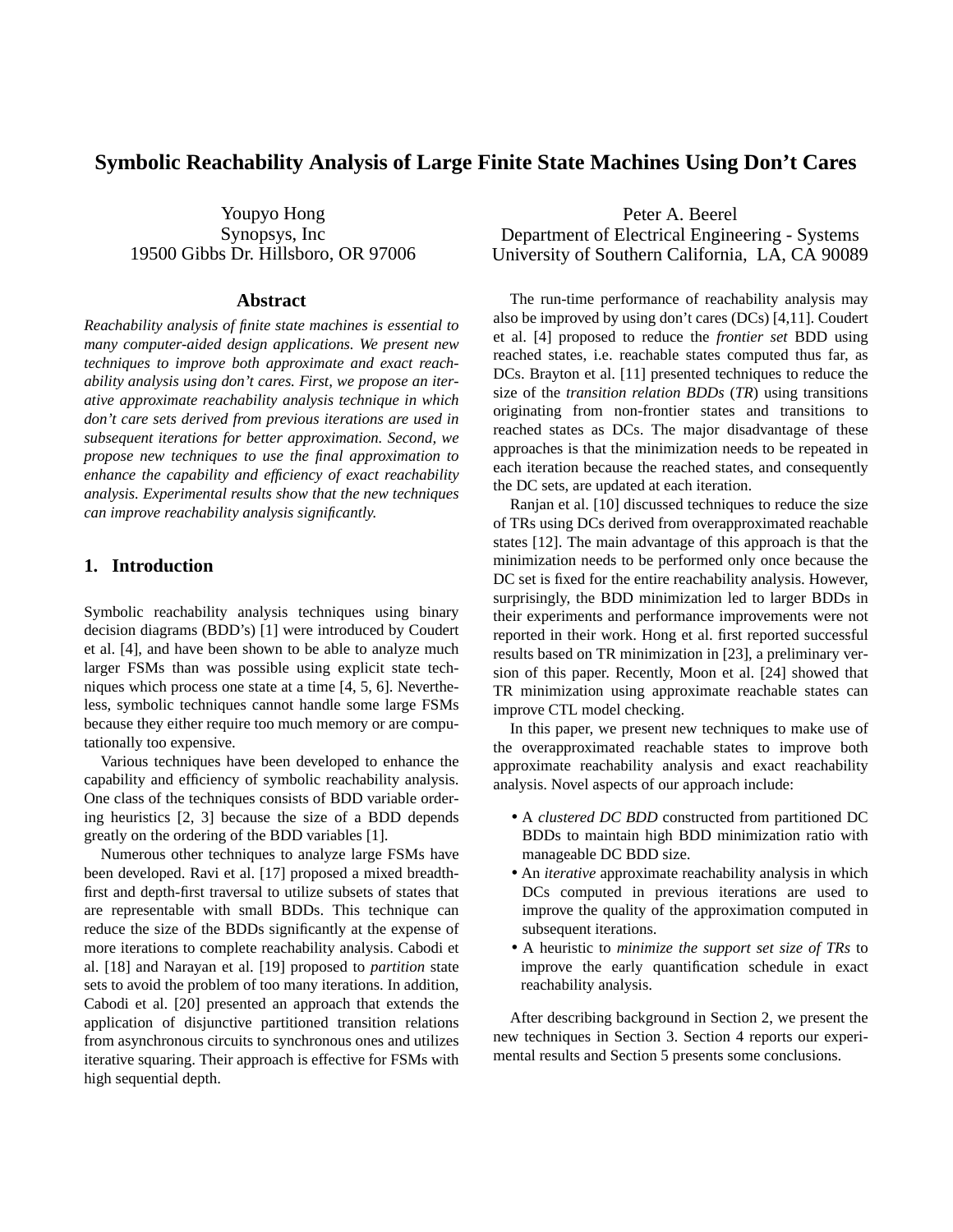# **2. Background**

The next state function δ for a FSM with *n* state bits consists of δ*<sup>i</sup>* 's for 1 ≤ *i* ≤ *n*, referred to as a *transition function vector*

[4], where  $\delta_i$  represents the next state logic for  $i^{th}$  state bit. A *transition relation* [4]*,* denoted by *TR,* defines all possible current/next state pairs using the conjunction of the transition function vectors as follows.

$$
TR(x, y) = \prod_{i=1}^{k} TF_i(x, y),
$$

where *x* represents present state and input variables, *y* represents next state variables, and  $TF_i(x, y)$  represents  $y_i \equiv \delta_i(x)$ .

To represent the transition relations, symbolic techniques use BDDs [4]. Because a single BDD representing the TR can be prohibitively large, techniques to represent the TR using a list of BDDs representing *TFi* 's, referred to as a *partitioned transition relation*, have been proposed [7]. In this paper, we represent the  $i^{th}$  cluster by  $TR_i$ . Then the TR can be implicitly represented using clusters as follows. *n*

$$
TR = \prod_{i=1} TR_i(x, y),
$$

where *n* is the number of clusters.

The states, *To,* reachable from a set of states, *From,* in at most one step can be obtained from the BDD representing the TR by performing existential quantification, denoted ∃, and conjunction as follows.

$$
To(y) = From(y) \cup \bigcup_{x_i \in x} [From(x) \cdot TR(x, y)].
$$

Here, the conjunctions are performed iteratively, forming many *intermediate results*. If there exist a set of variables that some clusters do not depend on, the existential quantification can be distributed over the partial products. We quantify out such variables from the intermediate results before the entire multiplication is finished to reduce the size of intermediate result BDDs [6]. This technique is called *early quantification*.

# **3. Symbolic Traversal Using Don't Cares**

Because the size and complexity of the TR greatly affects the run-time performance and capacity of symbolic FSM traversal, techniques to simplify of the TR can be very useful.

An effective way of simplifying a BDD is to utilize DC information, i.e. the flexibility of the function that the BDD represents. For the BDD representing the TR, any transition originating from an unreachable state is a DC for exact reachability analysis because such a transition will never be explored during the analysis. Although the complete set of unreachable states cannot be available until exact analysis is



Figure 1: Flow of our approach

completed, a subset of unreachable states can be computed with significantly less computational resources using approximate traversal techniques [12]. Thus, transitions from this subset of states can be a computationally cheap source of DCs for the TR used in exact reachability analysis. Moreover, we will show how these DCs can be used to improve approximate reachability analysis.

The overall flow of our approach is shown in Fig. 1. We first run coarse approximate reachability analysis and derive *clustered DCs* from the approximation results. Note that this clustered DC approach is applicable to both approximate and exact analysis. We then use these clustered DCs to improve approximate reachability analysis using an *iterative approach*, yielding smaller overapproximated reachable state set. Finally, we derive clustered DCs from the final approximation and utilize them to improve exact reachability analysis.

#### **3.1. DC Transitions and Clustered DC BDDs**

Currently known approximate reachability techniques are based on state space decomposition [12, 13, 14]. They produce a superset of reachable states associated with the state space of each cluster in the form of a list of BDDs,  $R^+_{1}, \ldots$ ,

 $R^+$ <sub>*n*</sub>. The conjunction of all  $R^+$ <sup>*i*</sup> s yields the smallest superset of the reachable states for the entire state space. Thus, its complement yields the largest DC set using the overapproximated reachable states. In practice, however, the conjuncted BDD can be prohibitively large. Alternatively, it is possible to individually apply BDD minimization to each *TRi* (or each

*TF<sub>i</sub>* if the *TF* is minimized) using their respective  $R^+$ <sub>*i*</sub> as the care set. However, this approach may lead to poor minimization because the DC fraction obtained from individual  $R^+$ <sub>*i*</sub>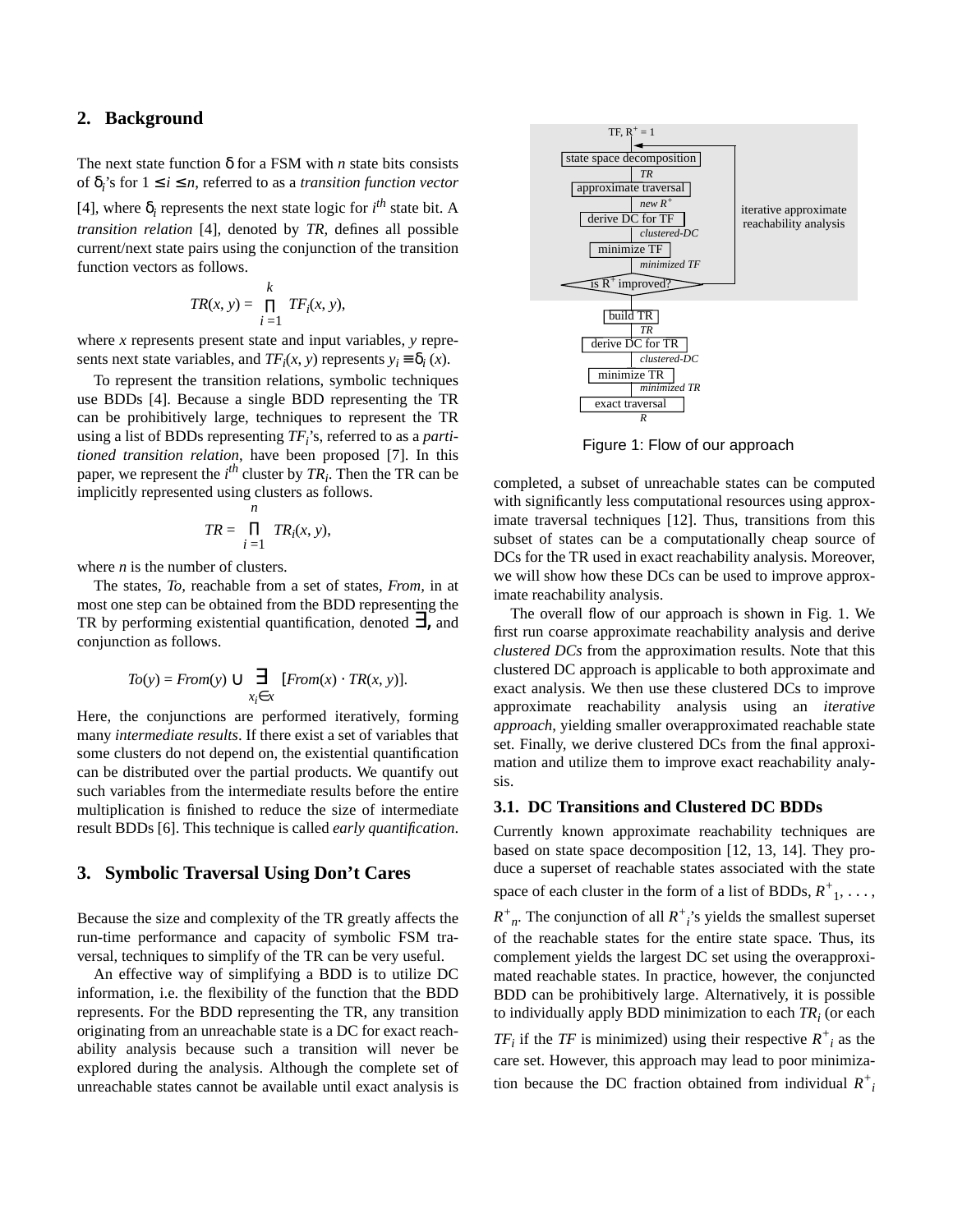may be very small. This suggests that we need to derive DC sets with reasonably high DC fractions and affordable BDD  $size<sup>1</sup>$ 

We propose a c*lustered DC* approach*,* in which we construct a BDD *Ci* representing the care set associated with *TRi* by conjuncting  $R^+$ <sup>2</sup>/<sub>j</sub>'s which are likely to improve the minimization quality for  $TR_i$ . We identify  $R^+$  *j*'s for each  $TR_i$  such that the support set of  $R^+$ <sub>*j*</sub> includes at least one variable that is also contained in the support set of *TRi* . Then we existentially quantify out the nonsupporting variables of  $TR<sub>i</sub>$  from such  $R^+$ <sup>*j*</sup>'s to further reduce their size. This means that the support set of  $C_i$  is a subset of the support set of  $TR_i$  and consequently that  $C_i$  is typically much smaller than  $TR_i$ . Figure 2 shows the algorithm to build clustered-DCs.

```
for i = 1 to m \nmid^* m : number of TR_i's<sup>*</sup>/
                    if support(TR_i) \cap support(R_j) \neq \emptyset then C_i = C_i \cdot (\frac{\exists R^+_{j}}{x \notin TR_i})Procedure Build-clustered-DC ({TR<sub>i</sub>}, {R<sup>+</sup><sub>j</sub>})
              for j = 1 to nC_i = \text{bdd\_one}return (\{\overline{C}_i\})
```
Figure 2: Algorithm to build clustered-DCs

#### **3.2. Iterative Approximate FSM Traversal**

The main reason for the computational efficiency of the approximate reachability analysis is that each sub-FSM represented by a cluster is traversed separately. The separated traversal, however, introduces some loss of information concerning the interaction among sub-FSMs. If we decompose a FSM into too many sub-FSMs, the information loss is increased leading to a coarse approximation. Consequently, there is a trade-off between the computational efficiency and the quality of the approximation and existing clustering techniques ensure that each cluster size is smaller than a predetermined threshold [12, 14].

We propose to improve the quality of the approximation using BDD minimization. In particular, we propose to derive DCs from one approximate reachability analysis, minimize the original  $TF_i$ 's using these DCs, re-cluster these minimized  $TF<sub>i</sub>$ 's, and repeat the approximate reachability analysis using the new clusters. Because the  $TF_i$ 's are smaller, the reclustering algorithm can lead to fewer clusters and consequently the approximation can be improved, leading to more DCs. The larger set of DCs now leads to better minimization of the  $TF<sub>i</sub>$ 's. Therefore, we propose to repeat this process until no significant improvement is made.

To quantify improvement we currently use the number of clusters as a simple cost function rather than the exact DC

fraction because the exact DC fraction (which requires the conjunction of all  $R^+$ <sup>2</sup> is when the state space of each  $R^+$ <sup>2</sup> is not mutually disjoint) is computationally expensive if not infeasible. Consequently, the process is completed when the number of clusters obtained is not reduced.

Another important factor determining the quality of the approximation is the effectiveness of the state decomposition. The basic idea of existing state decomposition techniques  $[22, 14]$  is to combine *closely related TF<sub>i</sub>*'s into one cluster where the closeness of the relationship between two  $TF_i$ 's is estimated by examining the number of common variables in their support sets. BDD minimization can indirectly lead to better state decomposition because it sometimes removes some variables from the support sets of BDDs leading to a more accurate analysis of the relationships among *TFi* 's.

It is obvious that the choice of a BDD minimization heuristic is important. We use *restrict* [4] because it is fast and is competitive in terms of both size minimization and support set minimization. Compaction algorithms [9] are typically better than *restrict* in terms of minimization power but worse in terms of support set reduction. This is because compaction algorithms apply a node minimization operation, called *sibling-substitution*, less aggressively than *restrict* does to prevent overall BDD size growth. There exists aggressive variants of *restrict* presented by Shiple et al. [8] but they are prohibitively slow for large BDDs such as the TRs.

Finally, we note that reduced support sets of the sub-FSMs can also lead to faster run-times in the approximate FSM traversal. This is because if fewer sub-FSMs have support sets that intersect with the support set of a sub-FSM, fewer sub-FSMs need to be re-traversed after the sub-FSM is traversed [12]. This typically means that the total number of sub-FSM traversals needed is reduced, reducing overall run-time.

# **3.3. Exact FSM Traversal Using Support Set Minimization (SSM)**

Using the DCs obtained from the above approximate reachability analysis, we propose to minimize the TRs used in the exact traversal. This has two effects. First, the smaller TR size can directly lead to reduced run-times because the TRs are heavily used. Second, BDD minimization can minimize the support set of each cluster which can lead to a better early quantification schedule. This reduces the maximum number of variables that an intermediate result can have, leading to reduced memory requirements. We first consider using *restrict* as the TR minimization algorithm and then explore a new heuristic specifically targeting support set minimization.

The choice of minimization algorithms is important. Ideally we want an algorithm that minimizes the support set while still reducing BDD size. Unfortunately, there is typically a trade-off between BDD size and support set size, both cannot be minimum simultaneously. Our experiences suggest that the more important factor is the support set size because

<sup>&</sup>lt;sup>1</sup>Analogies can be found in the logic synthesis area [15, 16]. For example, the satisfiability DC set of the whole network is too large for a two-level minimizer [15] so a subset of the DC set is used instead.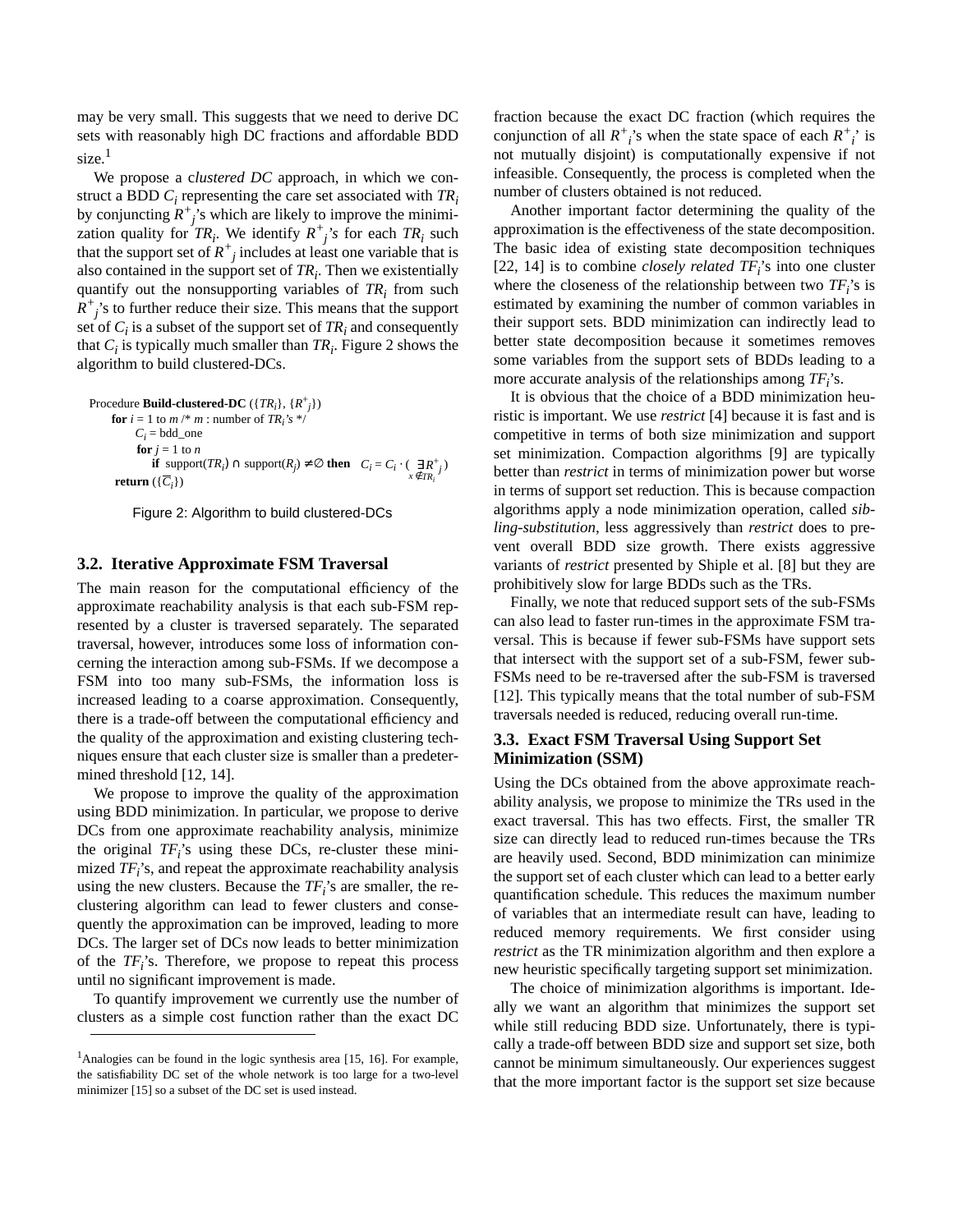the quality of the early quantification schedule often dictates the size of the systems that can be analyzed.

We first apply *restrict* because it heuristically minimizes the support set without increasing the BDD size and it is fast. Then, we apply a more expensive new heuristic that specifically tries to reduce the support set size.

Our heuristic is based on the notion of a *nonessential* variable. Given an incompletely specified function *ff* represented by *f* and *c*, where *f* is a cover of *ff* and *c* is the care function of *ff*, we call a variable *x* nonessential if  $f_x \oplus f_y \subseteq \overline{c_x} + \overline{c_y}$ . Equivalently, *x* is a nonessential variable of *ff* if and only if there exists a cover of *ff* that does not depend on *x*. For example, consider an incompletely specified function denoted by  $f = x\overline{y}$ and  $c = xy + xy$ , i.e.  $\overline{xy}$  and  $xy$  are DC minterms. Since  $f_x \oplus f_{\overline{x}} =$  $\overline{y} \subseteq \overline{c_x} + \overline{c_x} = 1$ , *x* is a nonessential variable. This makes sense because, if we let  $f(xy) = 1$  and  $f(xy) = 0$ , we obtain a cover  $f = \overline{y}$  which does not depend on *x*.

Note that, in general, there can be more than one cover that does not depend on a particular nonessential variable. In this work, we use  $f' = f_x c_x + f_x c_x$  which was shown to be a cover of *f* in [8] and clearly does not depend on *x*.

An incompletely specified function may have more than one nonessential variable. Unfortunately, it may not be possible to simultaneously remove all nonessential variables from its cover because different nonessential variables may require conflicting DC assignments. For the above example, notice that *y* is also a nonessential variable because  $f_v \oplus f_{\overline{v}} = x \subseteq c_v +$  $c_y = 1$ . The only cover that does not depend on *y* is  $f' = x$ which is derived by assigning  $f(xy) = 0$  and  $f (xy) = 1$ . Notice that because the required don't care assignments are in conflict, there does not exist any cover that is independent of both *x* and *y*. This means that we must choose which nonessential variable to remove when multiple nonessential variables cannot be simultaneously removed.

Our heuristic resolves this choice by removing nonessential nodes one by one in a greedy fashion based on a priority function that reflects the number of intermediate results from which the nonessential variable is removed.

First, we compute the *benefit* of removing *every* supporting variable in a cluster under the assumption that the variable is nonessential. Let's consider a *TR* consisting of *n* clusters,  $TR_1$  to  $TR_n$ , and a variable *x* of cluster  $TR_i$ . If *x* is in the support set of any cluster whose index is larger than *i*, removing x from  $TR_i$  will not improve the early quantification schedule (under the current cluster ordering). In other words, the number of intermediate results containing *x* does not change and the benefit of removing *x* is thus defined as 0. On the other hand, if  $x$  is not in the support set of any cluster with index larger than *i*, removing *x* from  $TR_i$  will allow *x* to be quantified out earlier than specified by the original early quantification schedule. More precisely, *x* can now be quantified out immediately after the intermediate result is multiplied with the last cluster that has *x* in its support set (not

including the *i*-th cluster). Let this cluster be  $TR_k$  and notice that *k* must be less than *i*. The benefit of removing *x*, i.e., the number of intermediate results from which the variable x is removed, is then *i* - *k*.

The second step is to check and remove non-essential variables following their priority. Notice that the benefit of removing a nonessential variable depends on the support set of later clusters. To ensure that this benefit is not changed by subsequent nonessential variable removal, the clusters are processed from last to first. More specifically, all nonessential variables that can be greedily removed from one cluster are removed before the next earlier cluster is processed. After all clusters are processed, we re-order the clusters to further improve the early quantification schedule.

Note that removing a nonessential variable from a cluster implies that some DCs must be fixed to boolean values. Consequently, the care set of the cluster is expanded once a cover replaces the original function. In particular, when we remove a nonessential variable *x* from a cluster *f*, we produce a new cover  $f' = f_x c_x + f_x c_x$  with the new care set  $c' = c_x + c_x$ . With the updated cover and care set, we continue the process of checking and removing the next best nonessential variable.

The fact that the DC set changes after removing one nonessential variable is the reason why we chose to compute the benefits of every variable before checking to see whether any variable is essential. In particular, this order of operations avoids an initial relatively expensive calculation of essentiality of a lower priority variable using a DC set that may be invalidated by the removal of a higher priority essential variable.

Note also that the size of the cover with reduced support set can be larger than the original cover. We only remove a nonessential variable if the size of the cover is smaller than the maximum cluster size. Lastly, note that we also remove a non-essential variable with benefit 0 as long as it leads to a smaller cluster.

Figure 3 shows our algorithm which we call support set minimization (*SSM*) based exact reachability analysis.

```
Procedure SSM-traversal ({TFi
} , I)
```

```
{R^+}_j = iterative-approximate-traversal ({TF_i}, I)
return R
R = standard-exact-traversal ({TR_k}, I)
{TR_k} = build-clusters ({TF_i})
{C_k} = build-clustered-DC ({TR_k}, {R^+}_j)
{TR_k} = restrict ({TR_k}, {C_k})
reorder ({TR_k}){TR_k} = support-set-minimize ({TR_k}, {C_k})
reorder ({TR<sub>k</sub>})
```
Figure 3: Algorithm for SSM based exact FSM traversal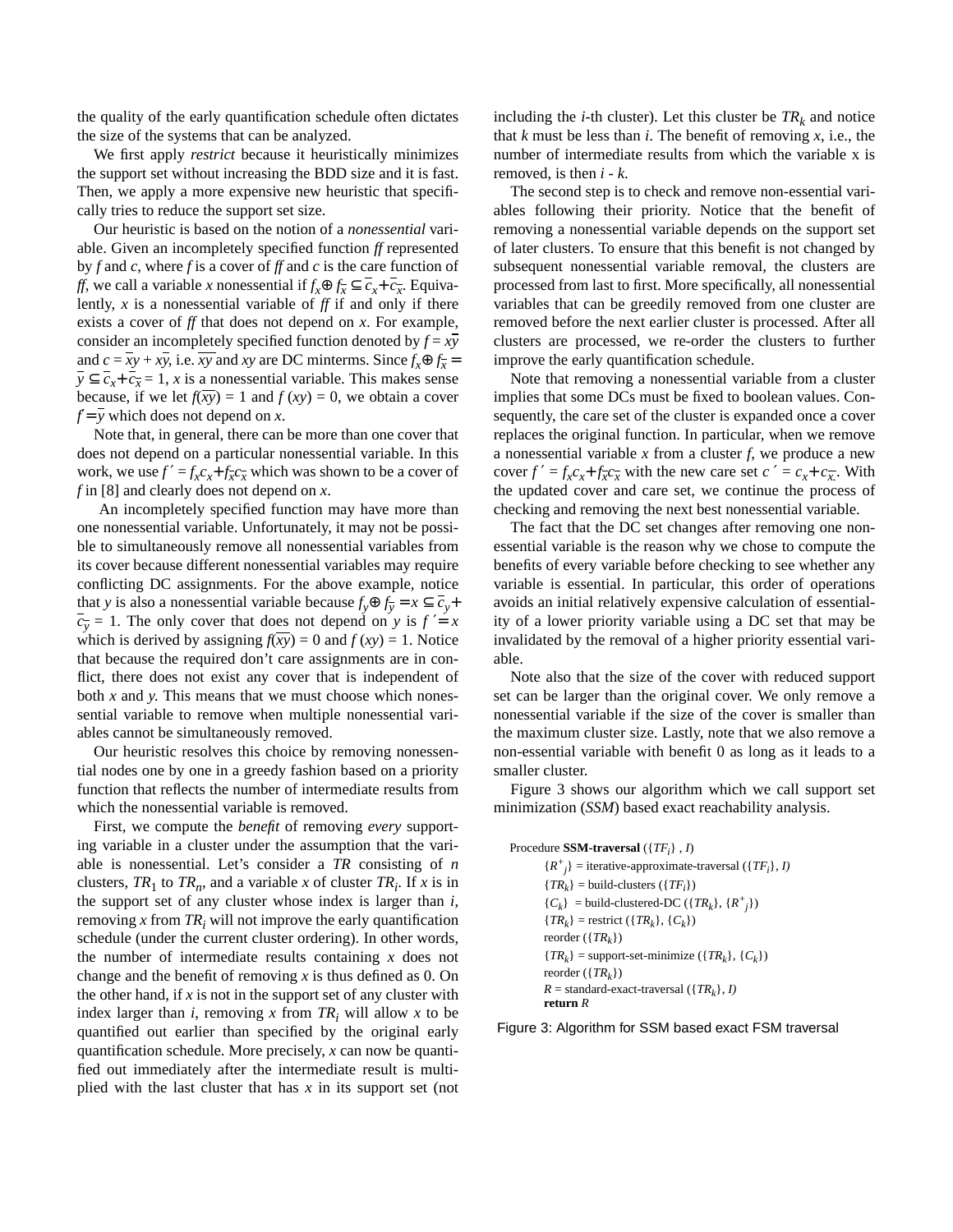# **3.4. Applicability of Our Techniques to Existing Exact Traversal Algorithms**

A salient feature of our *approximate reachable states based TR minimization technique* is that it is applicable to most existing TR-based exact reachability analysis algorithms. We explain how to apply our techniques to minimize various types of transition relations, i.e. monolithic TR, conjunctive partitioned TR, and disjunctive partitioned TR, and discuss their impacts.

The application of DC-based minimization to monolithic TR is straightforward. The support set minimization is not helpful in this case because no early quantification is used in monolithic TR based traversal. Yet we can still expect performance improvement due to the smaller TR size.

The conjunctive partitioned TR based traversal algorithms form a major category in reachability analysis and many state-of-the-art traversal algorithms [17, 18, 19] have been developed. A common idea of these algorithms is to extract subsets of the state sets that are representable with small BDDs and use the subsets as frontier sets. We may store the clusters on hard disk to better utilize main memory but the functionality of TR is not modified. Therefore our DC-based BDD minimization techniques can be applied to conjunctive partitioned TR without any modification.

We also note that the method proposed by Touati et al. [5] using an implicit conjunction of  $TF_i$ 's to represent the TR can also be improved using our techniques. They first multiply the frontier set with each  $TF<sub>i</sub>$  and conjunct the results to form the final results in a balanced binary tree fashion. During this process, they existentially quantify out all variables from a partial product when all the BDDs that depend on the variables are combined into the partial product. We can derive the clustered-DC for each partial product and use it to minimize the support set size of the partial product in order to maximize the number of variables that we can existentially quantify out.

Lastly, we consider Cabodi et al.'s work in which the disjunctive TR, originally introduced to model asynchronous circuits [7], is extended to model synchronous circuits [20]. The basic idea is to represent the TR by the list  $TR·p_1, \ldots$ ,*TR*⋅*p<sub>k</sub>* implicitly disjuncted, i.e.  $TR = TR·p_1 + ... + TR·p_k$ , with  $\Sigma$   $p_i = 1$ . During their reachable state computation, existential quantification is performed independently for each partitioned TR. Consequently, support set minimization of each partitioned TR may not be useful. However, since the size of each partition is still a major concern, our DC-based minimization technique can still improve its performance.

#### **4. Experimental Results**

We incorporated the new techniques into VIS-1.2 [10] using Long's BDD package [21]. We conducted experiments on the reachability analysis of ISCAS 89 and ISCAS-Addendum 93 benchmark circuits using a SUN UltraSPARC with 168MHz clock. The data-size limit was set to 128Mb. We used all default parameter setting provided by VIS including image\_cluster\_size of 5000 and the clustering heuristic described in [10] for both approximate and exact reachability analysis. Dynamic variable ordering was enabled at all times except during approximate reachability analysis. Because different variable ordering typically leads to different clusterings, dynamic variable ordering during iterative approximate traversal can yield better approximation results. For these experiments, however, we disabled it so that we can accurately estimate the contribution of BDD minimization.

The results from approximate reachability analysis are given in Table 1. We used Cho et al.'s MBM traversal [12] as the standard approximate traversal algorithm. The column  $R^+$  represents the percentage of approximate reachable states over the entire state space, *Time* denotes the run-time in CPU seconds, and *# Iter* reports the number of standard approximate traversals our approach performed. In one case, we could not compute the  $R^+$  fraction exactly because  $R^+$  was too large to build. In this case, denoted with a  $*$ , we used an upper bound of the approximate reachable states computed using the method described in [14]. The last column describes the improvement factor by showing the ratio of the  $R^+$  obtained by the standard approximate traversal over the  $R^+$  obtained by our iterative approximate traversal.

The results show that our iterative approach produces significantly better results in terms of approximation quality with minor run-time overhead (two times slower than standard traversal in the worst case). Note that the run-times for the approximate traversals are still very small fractions of the typical run-time needed for an exact traversal of a large FSM.

| Circuit | <b>MBM</b>              |      | <i><u><b>Iterative</b></u></i> |      |        |                                        |
|---------|-------------------------|------|--------------------------------|------|--------|----------------------------------------|
|         | $R^+ \left( \% \right)$ | Time | $R^+(96)$                      | Time | # Iter | MBM/<br><i><u><b>Iterative</b></u></i> |
| s1423   | 0.608                   | 202  | 0.424                          | 225  | 3      | 1.434                                  |
| s3271   | 5.32                    | 115  | 4.520                          | 142  | 3      | 1.178                                  |
| s3330   | 7.147                   | 119  | 1.98e-3                        | 140  | 4      | 3.61e3                                 |
| s4863   | 1.16e-3                 | 490  | $2.25e-4$                      | 548  | 4      | 5.167                                  |
| s5378   | $4.31e-8$               | 261  | $4.33e-9*$                     | 519  | 4      | >10.00                                 |

Table 1: Comparison between standard and iterative approximate traversals. (\* indicates an upper bound)

Before we show the results from exact reachability analysis, we report the size of TR and the number of current state variables from the TR used in each traversal in Table 2. The column *VIS* represents the standard exact traversal and SSM represents our new traversal using both *restrict* and our support set minimization heuristic. The parenthesized number shows the data from the traversal using *restrict only*.

The results show that the TRs used in SSM are significantly smaller in size and have fewer current state variables than the TRs used in the standard traversal. The reduction of current state variables is largest for the three biggest exam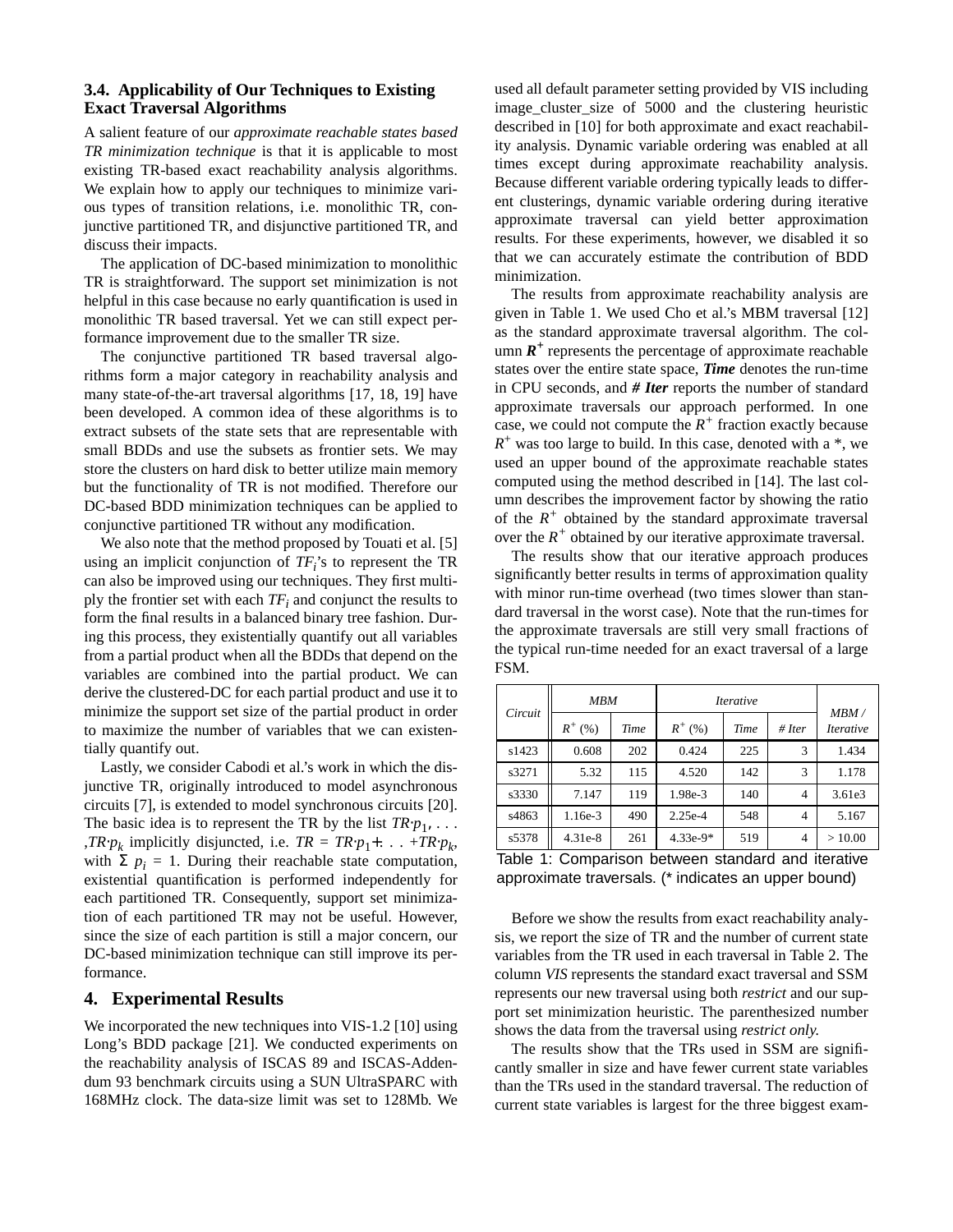ples whose DC fractions are much higher than those for the smaller examples.

| Circuit | TR Size |                     |           | # Current State Vars |                     |       |
|---------|---------|---------------------|-----------|----------------------|---------------------|-------|
|         | VIS     | SSM (restrict only) |           | VIS                  | SSM (restrict only) |       |
| s1423   | 20.039  | 12.277              | (12, 277) | 237                  | 235                 | (235) |
| s3271   | 14,305  | 11,654              | (11, 654) | 252                  | 247                 | (247) |
| s3330   | 18,099  | 19,353              | (17,797)  | 167                  | 162                 | (167) |
| s4863   | 125,206 | 35,001              | (35, 344) | 508                  | 395                 | (417) |
| s5378   | 43,987  | 19,141              | (18, 131) | 397                  | 347                 | (377) |

Table 2: Comparison of TRs used in each traversal method.

The results from exact reachability analysis are given in Table 3. The column denoted *# Level* reports the number of iterations and **\*** symbol indicates the entire traversal successfully completed. The last three columns report the run times taken only for exact traversals, i.e., excluding clustering and approximate traversal.

The results show that SSM outperforms standard traversal in all aspects. SSM traversal successfully completes the entire traversal for s3271 while the standard traversal stops after 7 of 17 iterations. The SSM traversal runs out of memory after 7 iterations (6 iterations using *restrict* only) of s5378 while the standard traversal runs out of memory after 4. For all examples, SSM takes significantly less time than the standard traversal to complete the same number of iterations.

Notice that for the examples s3330 and s5378 SSM with support set minimization yields significantly better results than SSM using the "restrict only" method even though the support set minimization increased the BDD sizes significantly. This suggests that the impact of support set minimization on the early quantification schedule may be more critical than the BDD sizes in determining the overall run-time and memory requirements.

|         |        |          | <b>Traversal Time</b> |            |                 |  |
|---------|--------|----------|-----------------------|------------|-----------------|--|
| Circuit | #Level | # States | VIS                   | <b>SSM</b> | (restrict only) |  |
| s1423   | 11     | 7.991e11 | 27,020                | 22,424     | (22, 420)       |  |
| s3271   | 7      | 4.129e22 | 5,873                 | 5,269      | (5,273)         |  |
|         | $17*$  | 1.318e31 | space out             | 13,070     | (13,065)        |  |
| s3330   | 9*     | 7.278e17 | 18,002                | 10.134     | (16, 811)       |  |
| s4863   | $5*$   | 2.191e19 | 50.201                | 7.120      | (8,387)         |  |
| s5378   | 4      | 2.393e13 | 17,802                | 7,900      | (8,371)         |  |
|         | 6      | 2.470e20 | space out             | 10,040     | (11,020)        |  |
|         |        | 1.165e21 | space out             | 19,040     | (space out)     |  |

Table 3: Exact traversal results comparison. (\* indicates complete traversal)

# **5. Conclusion**

In this paper, we have presented techniques to improve approximate and exact reachability analysis using DCs. The basis of the techniques is that approximated reachable states can be used as DCs to simplify the state transition representation of the FSM to be analyzed.

We have demonstrated the effectiveness of the techniques on a standard reachability analysis framework. The experimental results show that, compared to the traditional approach, our techniques can significantly reduce the reachability analysis run-time for large FSMs and explore more states.

Because our approach is orthogonal to most existing reachability analysis algorithms, our new techniques can further improve the capability of recently proposed reachability analysis algorithms.

#### **Acknowledgments**

The authors would like to thank A Narayan for his help on our experimental setup and H. Cho, F. Somenzi, and G. Hachtel for constructive comments on our work.

#### **References**

- [1] R. E. Bryant, "Graph-Based Algorithms for Boolean Function Manipulation," *IEEE Trans. Computers*, vol. C-35, pp. 677- 691, 1986.
- [2] A. Aziz, S. Tasiran, and R. Brayton, "BDD Variable Ordering for Interacting Finite State Machines," *Proc. DAC*, pp. 283- 288, 1994.
- [3] R. Rudell, "Dynamic Variable Ordering for Ordered Binary Decision Diagrams," *Proc. ICCAD*, pp. 42-47, 1993.
- [4] O. Coudert, C. Berthet, and J. C. Madre, "Verification of Synchronous Sequential Machines Based on Symbolic Execution," *Automatic Verification Methods for Finite State systems*, Springer-Verlag, pp.365-373, 1989.
- [5] H. J. Touati, H. Savoj, B. Lin, R. K. Brayton and A. Sangiovanni-Vincentelli, "Implicit State Enumeration of Finite State Machines using BDD's," *Proc. ICCAD*, pp.130-133, 1990.
- [6] J. R. Burch, E. M. Clarke, D. Long, K. L. McMillan, and D. L. Dill, "Sequential Circuit Verification Using Symbolic Model Checking," *Proc. DAC*, pp. 46-51, 1990.
- [7] J. R. Burch, E. M. Clarke, and D. E. Long, "Representing Circuits More Efficiently in Symbolic Model Checking," *Proc. DAC*, pp. 403-407, 1991.
- [8] T. Shiple, R. Hojati, A. Sangiovanni-Vincentelli, and R. K. Brayton, "Heuristic Minimization of BDDs Using Don't Cares," *Proc. DAC*, pp. 225-231, 1994.
- [9] Y. Hong, P. A. Beerel, J. R. Burch, and K. L. McMillan, "Safe BDD Minimization Using Don't Cares," *Proc. DAC*, pp.208- 213, 1997.
- [10] R. K. Ranjan, A. Aziz, R. K. Brayton, B. Plessier and C. Pixely, "Efficient Formal Design Verification: Data Structure + Algorithms", Technical Report UCB/ERL M94, University of California, Berkeley, Oct., 1994.